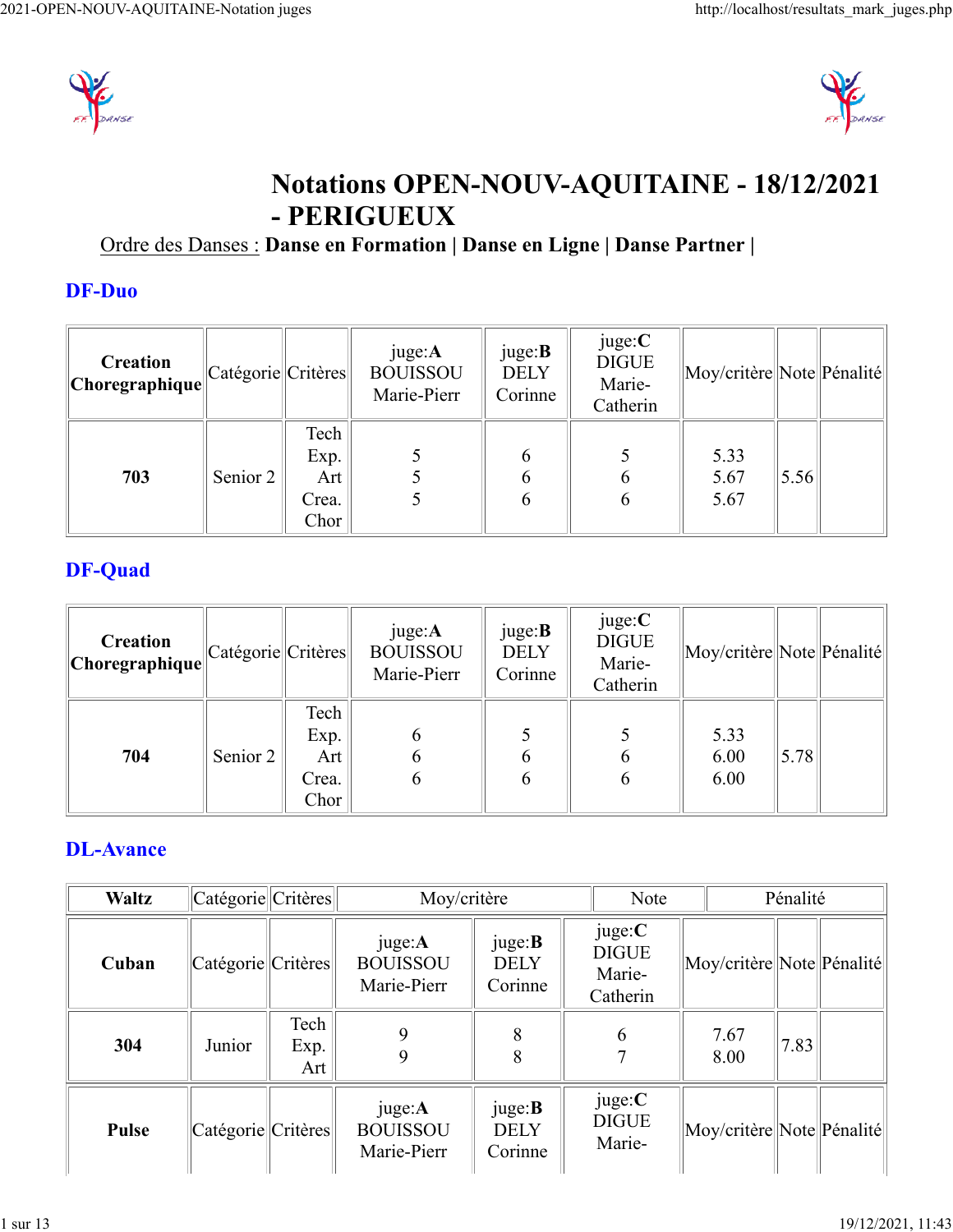|               |                    |                     |                                                  |                                          | Catherin                                     |                             |          |  |
|---------------|--------------------|---------------------|--------------------------------------------------|------------------------------------------|----------------------------------------------|-----------------------------|----------|--|
| 304           | Junior             | Tech<br>Exp.<br>Art | 9                                                | 8<br>8                                   | 7<br>8                                       | 8.00<br>8.33                | 8.17     |  |
| <b>Smooth</b> | Catégorie Critères |                     | juge: <b>A</b><br><b>BOUISSOU</b><br>Marie-Pierr | juge: <b>B</b><br><b>DELY</b><br>Corinne | juge:C<br><b>DIGUE</b><br>Marie-<br>Catherin | Moy/critère  Note  Pénalité |          |  |
| 304           | Junior             | Tech<br>Exp.<br>Art | 9                                                | 9<br>9                                   | 7<br>9                                       | 8.33<br>9.00                | 8.67     |  |
| <b>Stage</b>  | Catégorie Critères |                     | Moy/critère                                      |                                          | Note                                         |                             | Pénalité |  |

#### **DL-Debutant**

| <b>Waltz</b> | $ $ Catégorie $ $ Critères $ $ |                     | Moy/critère                              |                                          | Note                                    | Pénalité                  |      |  |  |
|--------------|--------------------------------|---------------------|------------------------------------------|------------------------------------------|-----------------------------------------|---------------------------|------|--|--|
| Cuban        | Catégorie Critères             |                     | juge:A<br><b>BOUISSOU</b><br>Marie-Pierr | juge: <b>B</b><br><b>DELY</b><br>Corinne | juge:C<br>$DIGUE$<br>Marie-<br>Catherin | Moy/critère Note Pénalité |      |  |  |
| 613          | Adulte 1                       | Tech<br>Exp.<br>Art | $\overline{7}$<br>6                      | 6<br>6                                   | 6<br>$\overline{5}$                     | 6.33<br>5.67              | 6    |  |  |
| 602          | Adulte 3                       | Tech<br>Exp.<br>Art | 5<br>6                                   | $\boldsymbol{7}$<br>$\overline{7}$       | 6<br>$\overline{7}$                     | 6.00<br>6.67              | 6.33 |  |  |
| 306          | Adulte 3                       | Tech<br>Exp.<br>Art | $\boldsymbol{7}$<br>6                    | $\overline{7}$<br>6                      | 6<br>6                                  | 6.67<br>6.00              | 6.33 |  |  |
| 701          | Adulte 3                       | Tech<br>Exp.<br>Art | 6<br>$\overline{7}$                      | 6<br>6                                   | 6<br>6                                  | 6.00<br>6.33              | 6.17 |  |  |
| 201          | Adulte 3                       | Tech<br>Exp.<br>Art | $\overline{4}$<br>5                      | 6<br>6                                   | 5<br>5                                  | 5.00<br>5.33              | 5.17 |  |  |
| 725          | Adulte 3                       | Tech<br>Exp.<br>Art | 5<br>5                                   | $\sqrt{5}$<br>$\overline{5}$             | $\frac{5}{5}$                           | 5.00<br>5.00              | 5    |  |  |
| 608          | Enfant                         | Tech<br>Exp.<br>Art | $\overline{7}$<br>$\overline{7}$         | $\sqrt{5}$<br>5                          | 6<br>6                                  | 6.00<br>6.00              | 6    |  |  |
| 713          | Enfant                         | Tech<br>Exp.<br>Art | $\overline{4}$<br>5                      | $\overline{4}$<br>5                      | $\frac{5}{5}$                           | 4.33<br>5.00              | 4.67 |  |  |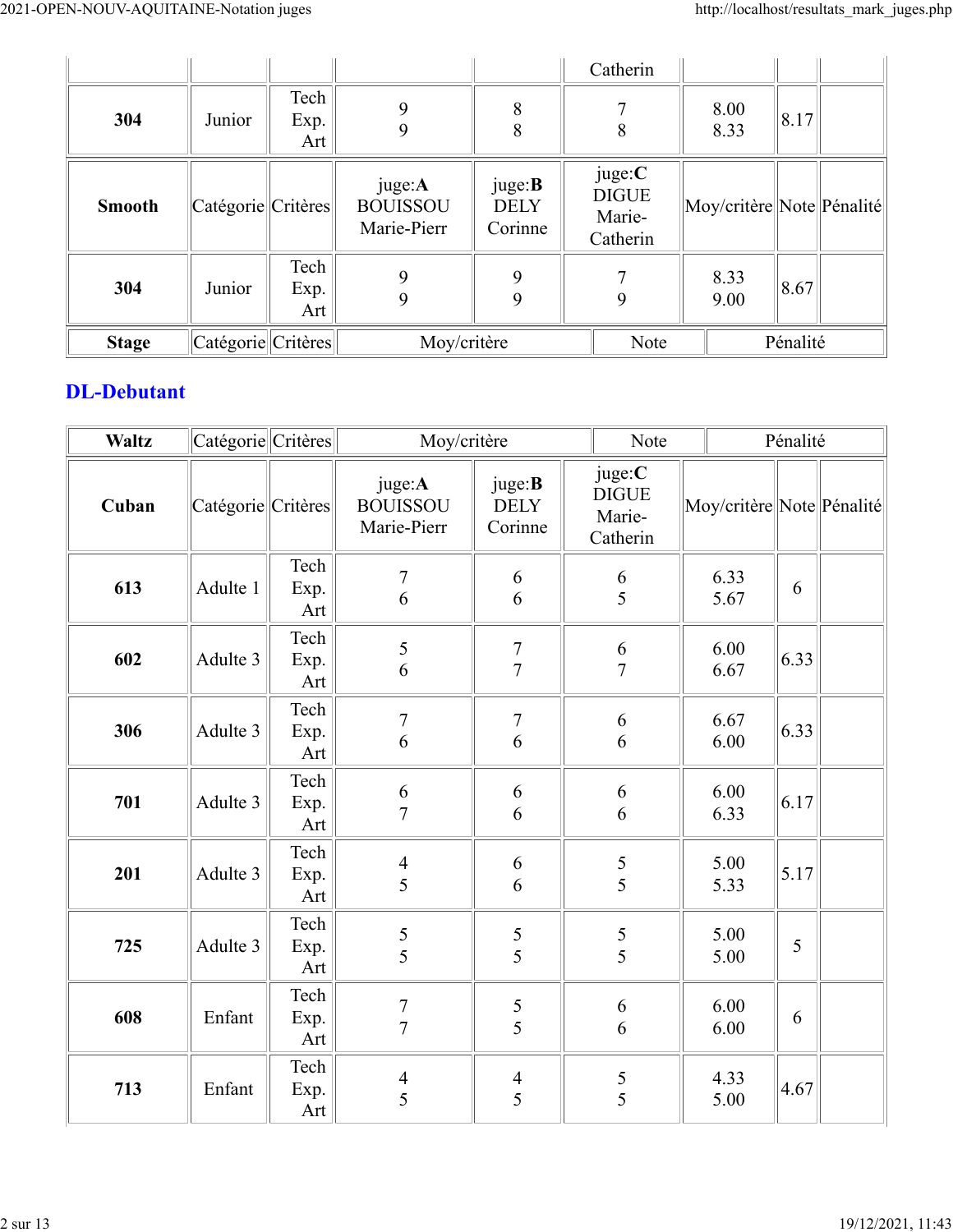| 706          | Junior             | Tech<br>Exp.<br>Art                         | $\boldsymbol{7}$<br>$\tau$               | $\frac{7}{7}$                            | 5<br>$\sqrt{6}$                              | 6.33<br>6.67                | 6.5           |  |
|--------------|--------------------|---------------------------------------------|------------------------------------------|------------------------------------------|----------------------------------------------|-----------------------------|---------------|--|
| 305          | Junior             | Tech<br>Exp.<br>Art                         | $\sqrt{6}$<br>6                          | $\sqrt{ }$<br>$\overline{7}$             | 6<br>6                                       | 6.33<br>6.33                | 6.33          |  |
| 717          | Junior             | Tech<br>Exp.<br>Art                         | $\sqrt{5}$<br>5                          | $rac{5}{5}$                              | 5<br>$\sqrt{6}$                              | 5.00<br>5.33                | 5.17          |  |
| 720          | Junior             | Tech<br>Exp.<br>Art                         | 5<br>5                                   | $\frac{5}{5}$                            | $\frac{5}{5}$                                | 5.00<br>5.00                | $\mathfrak s$ |  |
| 405          | Senior 1           | Tech<br>Exp.<br>Art                         | $\boldsymbol{6}$<br>6                    | $\sqrt{ }$<br>$\overline{7}$             | 6<br>5                                       | 6.33<br>6.00                | 6.17          |  |
| 724          | Senior 1           | Tech<br>Exp.<br>Art                         | 6<br>6                                   | 6<br>6                                   | 6<br>5                                       | 6.00<br>5.67                | 5.83          |  |
| 400          | Senior 1           | Tech<br>Exp.<br>$\mathop{\rm Art}\nolimits$ | $\boldsymbol{6}$<br>$\boldsymbol{7}$     | 6<br>6                                   | $\frac{5}{5}$                                | 5.67<br>6.00                | 5.83          |  |
| 404          | Senior 1           | Tech<br>Exp.<br>Art                         | $\sqrt{6}$<br>6                          | 6<br>6                                   | $\frac{5}{5}$                                | 5.67<br>5.67                | 5.67          |  |
| 403          | Senior 1           | Tech<br>Exp.<br>Art                         | $\overline{4}$<br>5                      | $rac{5}{5}$                              | 5<br>5                                       | 4.67<br>5.00                | 4.83          |  |
| 607          | Senior 2           | Tech<br>Exp.<br>Art                         | 6<br>6                                   | 6<br>6                                   | 6<br>5                                       | $6.00\,$<br>5.67            | 5.83          |  |
| 402          | Senior 3           | Tech<br>Exp.<br>Art                         | $\tau$<br>$\overline{7}$                 | $\begin{array}{c} 6 \\ 5 \end{array}$    | 6<br>6                                       | 6.33<br>6.00                | 6.17          |  |
| 708          | Senior 3           | Tech<br>Exp.<br>Art                         | 6<br>5                                   | $\frac{5}{5}$                            | 5<br>$\overline{\mathbf{4}}$                 | 5.33<br>4.67                | 5             |  |
| 617          | Senior 3           | Tech<br>Exp.<br>Art                         | $\overline{4}$<br>5                      | 5<br>6                                   | $\mathfrak s$<br>$\overline{4}$              | 4.67<br>5.00                | 4.83          |  |
| <b>Pulse</b> | Catégorie Critères |                                             | juge:A<br><b>BOUISSOU</b><br>Marie-Pierr | juge: <b>B</b><br><b>DELY</b><br>Corinne | juge:C<br><b>DIGUE</b><br>Marie-<br>Catherin | Moy/critère  Note  Pénalité |               |  |
| 613          | Adulte 1           | Tech<br>Exp.<br>Art                         | $\mathfrak{S}$<br>5                      | 6<br>6                                   | 6<br>6                                       | 5.67<br>5.67                | 5.67          |  |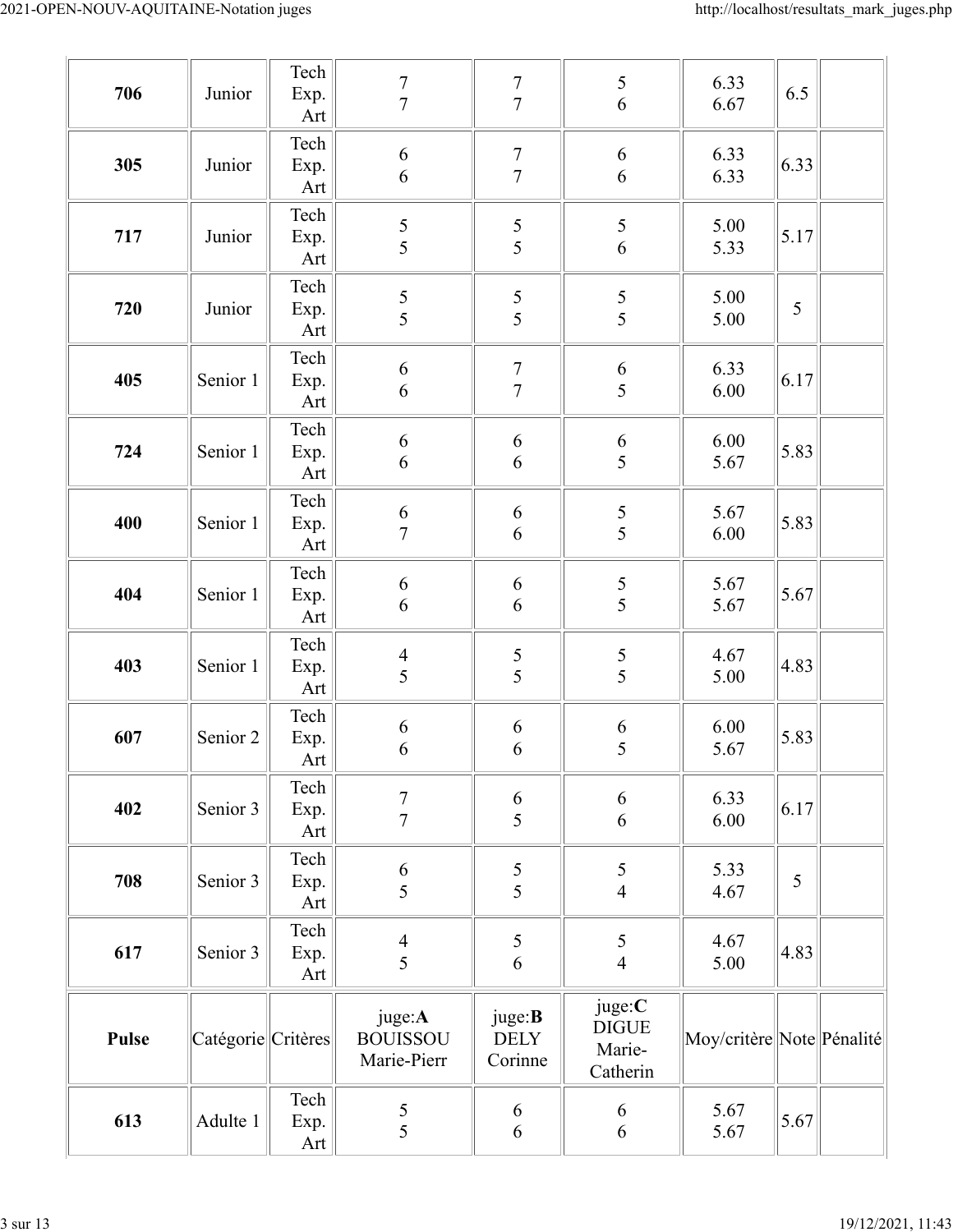| 306 | Adulte 3 | Tech<br>Exp.<br>Art         | $\overline{7}$<br>$\sqrt{6}$         | $\boldsymbol{7}$<br>6 | 6<br>6                                | 6.67<br>6.00 | 6.33 |
|-----|----------|-----------------------------|--------------------------------------|-----------------------|---------------------------------------|--------------|------|
| 602 | Adulte 3 | Tech<br>Exp.<br>Art         | 5<br>6                               | 6<br>6                | $\frac{5}{5}$                         | 5.33<br>5.67 | 5.5  |
| 701 | Adulte 3 | Tech<br>Exp.<br>Art         | $\boldsymbol{6}$<br>$\boldsymbol{6}$ | 5<br>5                | $\frac{5}{5}$                         | 5.33<br>5.33 | 5.33 |
| 725 | Adulte 3 | Tech<br>Exp.<br>Art         | $\frac{5}{5}$                        | $\frac{4}{5}$         | $rac{5}{5}$                           | 4.67<br>5.00 | 4.83 |
| 201 | Adulte 3 | Tech<br>Exp.<br>Art         | $\overline{4}$<br>$\overline{4}$     | 5<br>6                | $\overline{4}$<br>5                   | 4.33<br>5.00 | 4.67 |
| 608 | Enfant   | Tech<br>Exp.<br>Art         | 5<br>5                               | 6<br>6                | $\sqrt{6}$<br>6                       | 5.67<br>5.67 | 5.67 |
| 713 | Enfant   | Tech<br>Exp.<br>Art         | $\sqrt{6}$<br>$\boldsymbol{6}$       | $rac{5}{5}$           | $\frac{5}{5}$                         | 5.33<br>5.33 | 5.33 |
| 706 | Junior   | Tech<br>Exp.<br>Art         | $\boldsymbol{6}$<br>$\overline{7}$   | 6<br>6                | $\sqrt{6}$<br>6                       | 6.00<br>6.33 | 6.17 |
| 305 | Junior   | Tech<br>Exp.<br>Art         | $\sqrt{6}$<br>$\boldsymbol{6}$       | 6<br>6                | 6<br>$\boldsymbol{7}$                 | 6.00<br>6.33 | 6.17 |
| 717 | Junior   | Tech<br>Exp.<br>Art         | $\frac{5}{5}$                        | 5<br>6                | $\boldsymbol{7}$<br>$\sqrt{6}$        | 5.67<br>5.67 | 5.67 |
| 720 | Junior   | Tech<br>Exp.<br>Art         | 5<br>$\overline{5}$                  | 5<br>$\overline{5}$   | $\sqrt{6}$<br>$\sqrt{6}$              | 5.33<br>5.33 | 5.33 |
| 724 | Senior 1 | Tech<br>Exp.<br>Art         | $\boldsymbol{6}$<br>$\sqrt{6}$       | 6<br>5                | 5<br>5                                | 5.67<br>5.33 | 5.5  |
| 404 | Senior 1 | Tech<br>Exp.<br>Art         | 5<br>6                               | 5<br>6                | $\begin{array}{c} 6 \\ 5 \end{array}$ | 5.33<br>5.67 | 5.5  |
| 405 | Senior 1 | Tech<br>Exp.<br>Art         | 5<br>$\sqrt{6}$                      | 5<br>6                | $\frac{5}{5}$                         | 5.00<br>5.67 | 5.33 |
| 400 | Senior 1 | Tech<br>Exp.<br>Art $\vert$ | $\mathfrak s$<br>$\sqrt{6}$          | $\mathfrak{H}$<br>5   | $\mathfrak{S}$<br>5                   | 5.00<br>5.33 | 5.17 |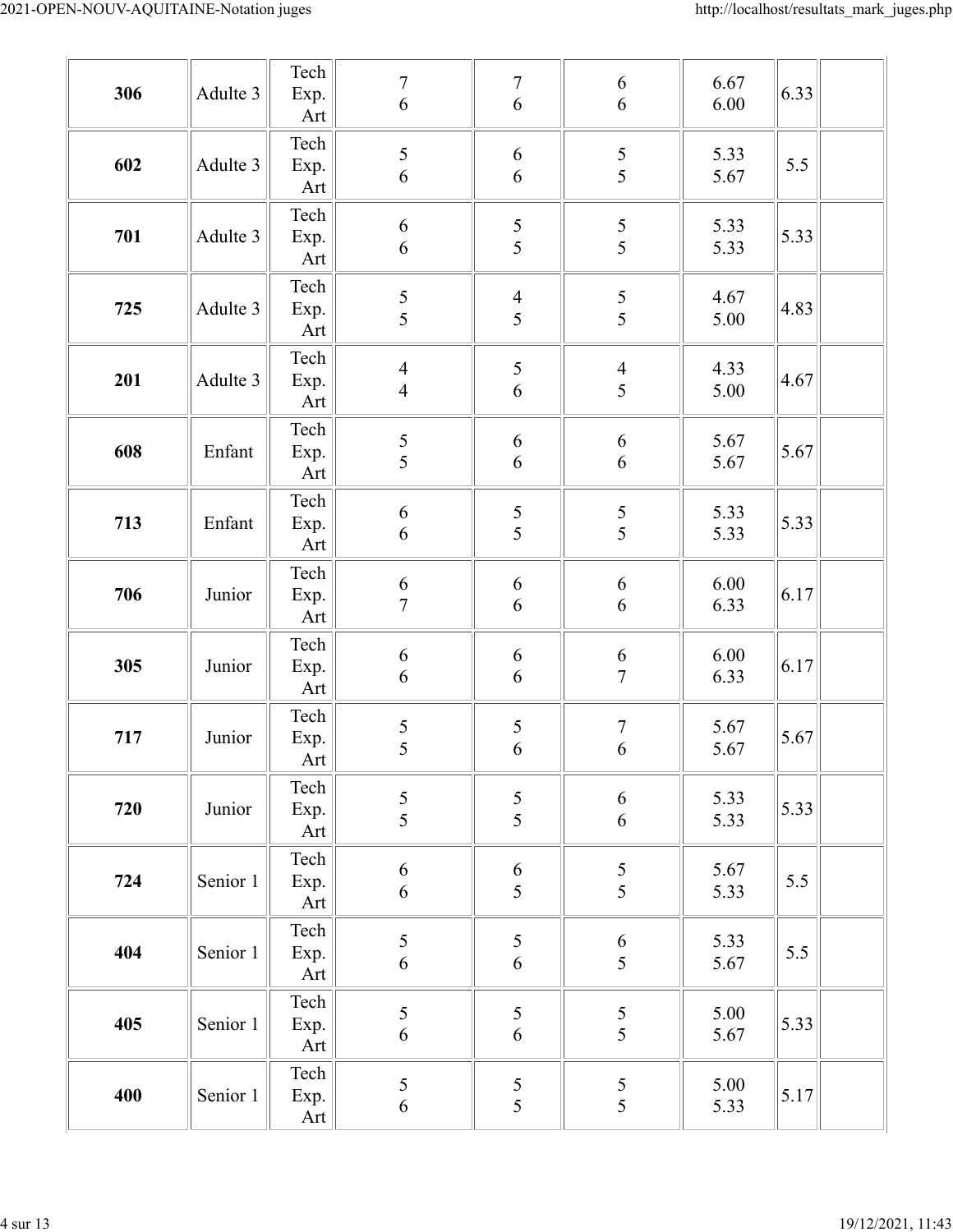| 403           | Senior 1           | Tech<br>Exp.<br>Art $ $       | $\overline{4}$<br>5 | $\overline{4}$<br>5 |  | $\mathfrak{S}$<br>5 | 4.33<br>5.00 | 4.67     |  |
|---------------|--------------------|-------------------------------|---------------------|---------------------|--|---------------------|--------------|----------|--|
| 607           | Senior 2           | Tech<br>Exp.<br>Art $\vert$   | 6<br>6              | 6<br>6              |  | 6<br>6              | 6.00<br>6.00 | 6        |  |
| 402           | Senior 3           | Tech<br>Exp.<br>Art $\vert$   | 8<br>8              | 6<br>6              |  | $\sqrt{5}$<br>6     | 6.33<br>6.67 | 6.5      |  |
| 708           | Senior 3           | Tech  <br>Exp.<br>Art $\vert$ | 7<br>8              | 5<br>5              |  | $\mathfrak{S}$<br>6 | 5.67<br>6.33 | 6        |  |
| 617           | Senior 3           | Tech<br>Exp.<br>Art $\vert$   | $\overline{7}$<br>7 | 5<br>5              |  | $\mathfrak{S}$<br>5 | 5.67<br>5.67 | 5.67     |  |
| <b>Smooth</b> | Catégorie Critères |                               | Moy/critère         |                     |  | Note                |              | Pénalité |  |

## **DL-Expert**

| <b>Waltz</b> | Catégorie Critères |                     | Moy/critère                              |                                          | Note                                         |                           | Pénalité       |  |
|--------------|--------------------|---------------------|------------------------------------------|------------------------------------------|----------------------------------------------|---------------------------|----------------|--|
| Cuban        | Catégorie Critères |                     | juge:A<br><b>BOUISSOU</b><br>Marie-Pierr | juge: <b>B</b><br><b>DELY</b><br>Corinne | juge:C<br><b>DIGUE</b><br>Marie-<br>Catherin | Moy/critère Note Pénalité |                |  |
| 307          | Adulte 1           | Tech<br>Exp.<br>Art | $\,8\,$<br>9                             | $\mathbf{9}$<br>9                        | $\sqrt{6}$<br>8                              | 7.67<br>8.67              | 8.17           |  |
| 609          | Adulte 1           | Tech<br>Exp.<br>Art | 9<br>9                                   | 9<br>8                                   | $\overline{7}$<br>$\overline{7}$             | 8.33<br>8.00              | 8.17           |  |
| 300          | Adulte 1           | Tech<br>Exp.<br>Art | 9<br>8                                   | 9<br>8                                   | 6<br>$\overline{7}$                          | 8.00<br>7.67              | 7.83           |  |
| 719          | Adulte 1           | Tech<br>Exp.<br>Art | 8<br>9                                   | 9<br>8                                   | 6<br>$\overline{7}$                          | 7.67<br>8.00              | 7.83           |  |
| 200          | Adulte 1           | Tech<br>Exp.<br>Art | 8<br>8                                   | $\mathbf{9}$<br>9                        | 6<br>$\overline{7}$                          | 7.67<br>8.00              | 7.83           |  |
| 606          | Adulte 1           | Tech<br>Exp.<br>Art | $\overline{7}$<br>$\overline{7}$         | $\,8\,$<br>$\overline{7}$                | 6<br>$\overline{7}$                          | 7.00<br>7.00              | $\overline{7}$ |  |
| 603          | Adulte 3           | Tech<br>Exp.<br>Art | $\overline{7}$<br>$\overline{7}$         | $\,8\,$<br>8                             | $\overline{7}$<br>$\overline{7}$             | 7.33<br>7.33              | 7.33           |  |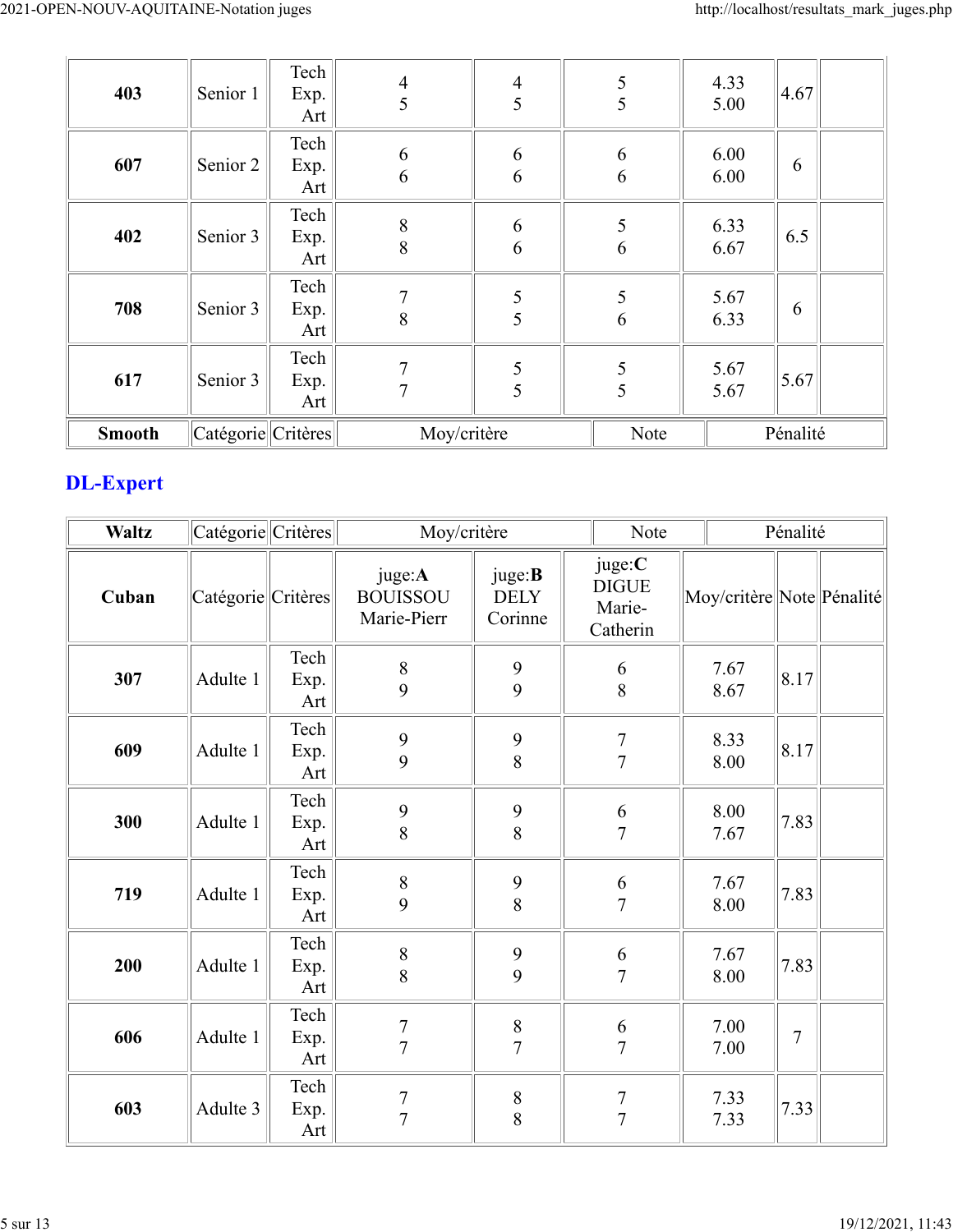| <b>Pulse</b>  | Catégorie Critères |                     | juge:A<br><b>BOUISSOU</b><br>Marie-Pierr | juge: <b>B</b><br><b>DELY</b><br>Corinne | juge:C<br><b>DIGUE</b><br>Marie-<br>Catherin | Moy/critère Note Pénalité |         |  |
|---------------|--------------------|---------------------|------------------------------------------|------------------------------------------|----------------------------------------------|---------------------------|---------|--|
| 307           | Adulte 1           | Tech<br>Exp.<br>Art | $\,$ $\,$<br>9                           | $\boldsymbol{9}$<br>9                    | $\overline{7}$<br>8                          | 8.00<br>8.67              | 8.33    |  |
| 719           | Adulte 1           | Tech<br>Exp.<br>Art | 8<br>8                                   | $\mathbf{9}$<br>9                        | $\,8\,$<br>8                                 | 8.33<br>8.33              | 8.33    |  |
| 609           | Adulte 1           | Tech<br>Exp.<br>Art | 9<br>9                                   | $\, 8$<br>8                              | $\,$ $\,$<br>8                               | 8.33<br>8.33              | 8.33    |  |
| 300           | Adulte 1           | Tech<br>Exp.<br>Art | 9<br>9                                   | $\boldsymbol{9}$<br>8                    | $\boldsymbol{7}$<br>$\overline{7}$           | 8.33<br>8.00              | 8.17    |  |
| 200           | Adulte 1           | Tech<br>Exp.<br>Art | $\,$ $\,$<br>8                           | $\,8\,$<br>8                             | $8\,$<br>8                                   | 8.00<br>8.00              | 8       |  |
| 606           | Adulte 1           | Tech<br>Exp.<br>Art | $\sqrt{ }$<br>$\overline{7}$             | $\, 8$<br>8                              | $\boldsymbol{7}$<br>$\overline{7}$           | 7.33<br>7.33              | 7.33    |  |
| 603           | Adulte 3           | Tech<br>Exp.<br>Art | 6<br>$\overline{7}$                      | $\, 8$<br>8                              | $\overline{7}$<br>$\overline{7}$             | 7.00<br>7.33              | 7.17    |  |
| <b>Smooth</b> | Catégorie Critères |                     | juge:A<br><b>BOUISSOU</b><br>Marie-Pierr | juge: <b>B</b><br><b>DELY</b><br>Corinne | juge:C<br><b>DIGUE</b><br>Marie-<br>Catherin | Moy/critère Note Pénalité |         |  |
| 609           | Adulte 1           | Tech<br>Exp.<br>Art | 9<br>9                                   | $\boldsymbol{9}$<br>$\,8\,$              | $\,$ $\,$<br>$\,8\,$                         | 8.67<br>8.33              | 8.5     |  |
| 307           | Adulte 1           | Tech<br>Exp.<br>Art | 8<br>9                                   | 9<br>9                                   | $\sqrt{ }$<br>8                              | 8.00<br>8.67              | 8.33    |  |
| 300           | Adulte 1           | Tech<br>Exp.<br>Art | $\,$ $\,$<br>9                           | $\mathbf{9}$<br>9                        | $\tau$<br>$\,8\,$                            | $8.00\,$<br>8.67          | 8.33    |  |
| 719           | Adulte 1           | Tech<br>Exp.<br>Art | $\,$ $\,$<br>8                           | 9<br>9                                   | $\overline{7}$<br>$\overline{7}$             | 8.00<br>$8.00\,$          | 8       |  |
| 200           | Adulte 1           | Tech<br>Exp.<br>Art | 8<br>8                                   | $\boldsymbol{8}$<br>$\overline{8}$       | $\begin{array}{c} 8 \\ 7 \end{array}$        | 8.00<br>7.67              | 7.83    |  |
| 606           | Adulte 1           | Tech<br>Exp.        | $\boldsymbol{7}$<br>$\overline{7}$       | $\, 8$<br>$\,8\,$                        | $\boldsymbol{7}$<br>$8\,$                    | 7.33<br>7.67              | $7.5\,$ |  |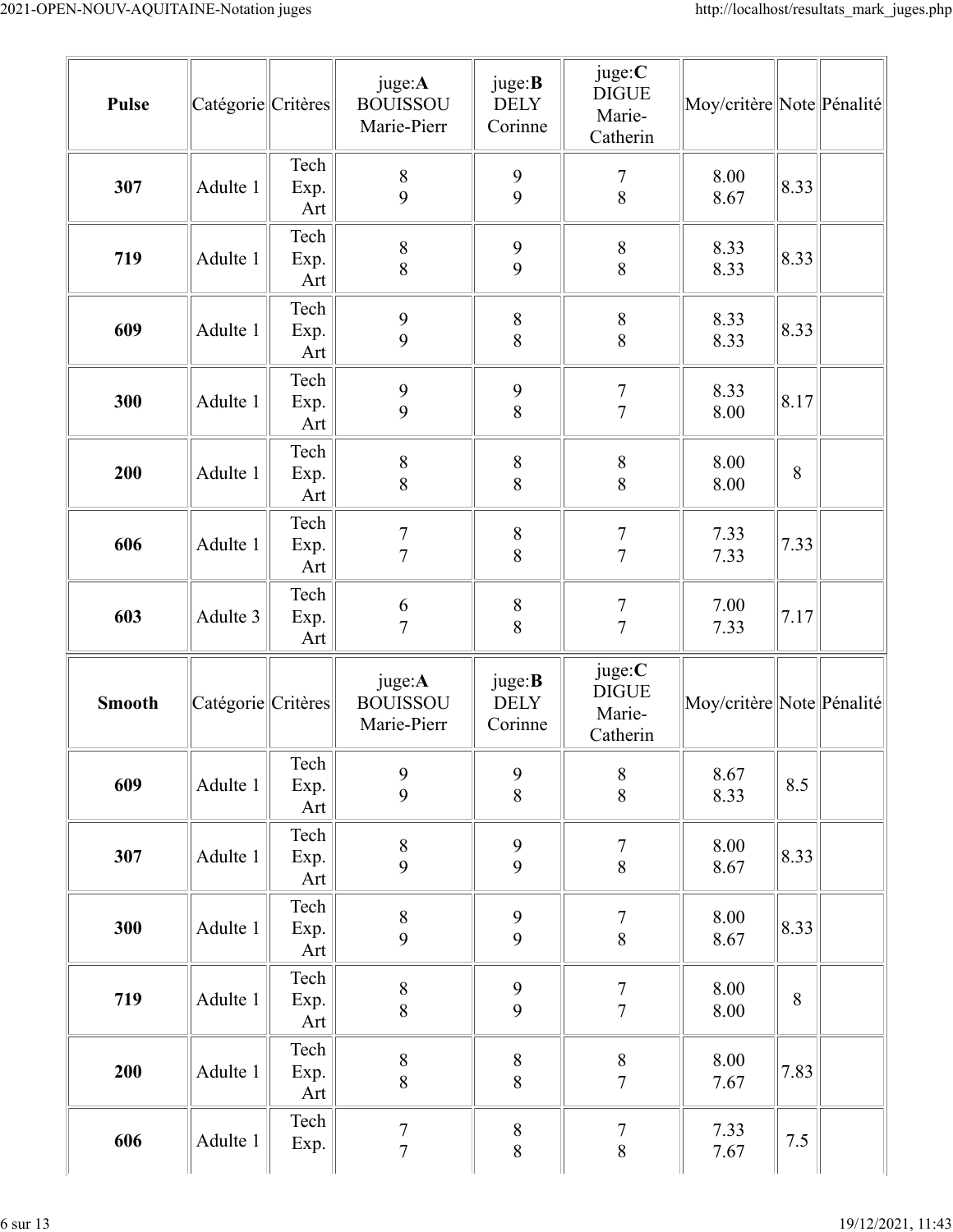|              |                                   | Art                 |             |  |      |              |          |  |
|--------------|-----------------------------------|---------------------|-------------|--|------|--------------|----------|--|
| 603          | Adulte 3                          | Tech<br>Exp.<br>Art |             |  |      | 7.67<br>8.00 | 7.83     |  |
| <b>Stage</b> | $\ $ Catégorie $\ $ Critères $\ $ |                     | Moy/critère |  | Note |              | Pénalité |  |

### **DL-Intermediaire**

| <b>Waltz</b> | Catégorie Critères |                     |                                          | Moy/critère<br>Note                      |                                              |                             | Pénalité |  |
|--------------|--------------------|---------------------|------------------------------------------|------------------------------------------|----------------------------------------------|-----------------------------|----------|--|
| Cuban        | Catégorie Critères |                     | juge:A<br><b>BOUISSOU</b><br>Marie-Pierr | juge: <b>B</b><br><b>DELY</b><br>Corinne | juge:C<br><b>DIGUE</b><br>Marie-<br>Catherin | Moy/critère  Note  Pénalité |          |  |
| 801          | Adulte 1           | Tech<br>Exp.<br>Art | $\,8\,$<br>8                             | 6<br>$\overline{7}$                      | 6<br>6                                       | 6.67<br>7.00                | 6.83     |  |
| 710          | Adulte 2           | Tech<br>Exp.<br>Art | 6<br>6                                   | 6<br>6                                   | 6<br>6                                       | 6.00<br>6.00                | 6        |  |
| 308          | Adulte 3           | Tech<br>Exp.<br>Art | 6<br>$\overline{7}$                      | $\overline{7}$<br>$\overline{7}$         | 6<br>$\overline{7}$                          | 6.33<br>7.00                | 6.67     |  |
| 705          | Adulte 3           | Tech<br>Exp.<br>Art | 6<br>6                                   | 6<br>$\overline{7}$                      | 6<br>6                                       | 6.00<br>6.33                | 6.17     |  |
| 618          | Senior 1           | Tech<br>Exp.<br>Art | 6<br>6                                   | 6<br>$\overline{7}$                      | 6<br>6                                       | 6.00<br>6.33                | 6.17     |  |
| 309          | Senior 1           | Tech<br>Exp.<br>Art | 6<br>6                                   | $\boldsymbol{7}$<br>6                    | 5<br>5                                       | 6.00<br>5.67                | 5.83     |  |
| 714          | Senior 2           | Tech<br>Exp.<br>Art | $\frac{5}{5}$                            | $\frac{5}{5}$                            | $\frac{5}{5}$                                | 5.00<br>5.00                | 5        |  |
| <b>Pulse</b> | Catégorie Critères |                     | juge:A<br><b>BOUISSOU</b><br>Marie-Pierr | juge: <b>B</b><br><b>DELY</b><br>Corinne | juge:C<br><b>DIGUE</b><br>Marie-<br>Catherin | Moy/critère Note Pénalité   |          |  |
| 801          | Adulte 1           | Tech<br>Exp.<br>Art | $\overline{7}$<br>$\overline{7}$         | $\boldsymbol{7}$<br>$\overline{7}$       | 6<br>$\overline{7}$                          | 6.67<br>7.00                | 6.83     |  |
| 710          | Adulte 2           | Tech<br>Exp.<br>Art | 6<br>5                                   | 6<br>$\overline{7}$                      | 6<br>$\overline{7}$                          | 6.00<br>6.33                | 6.17     |  |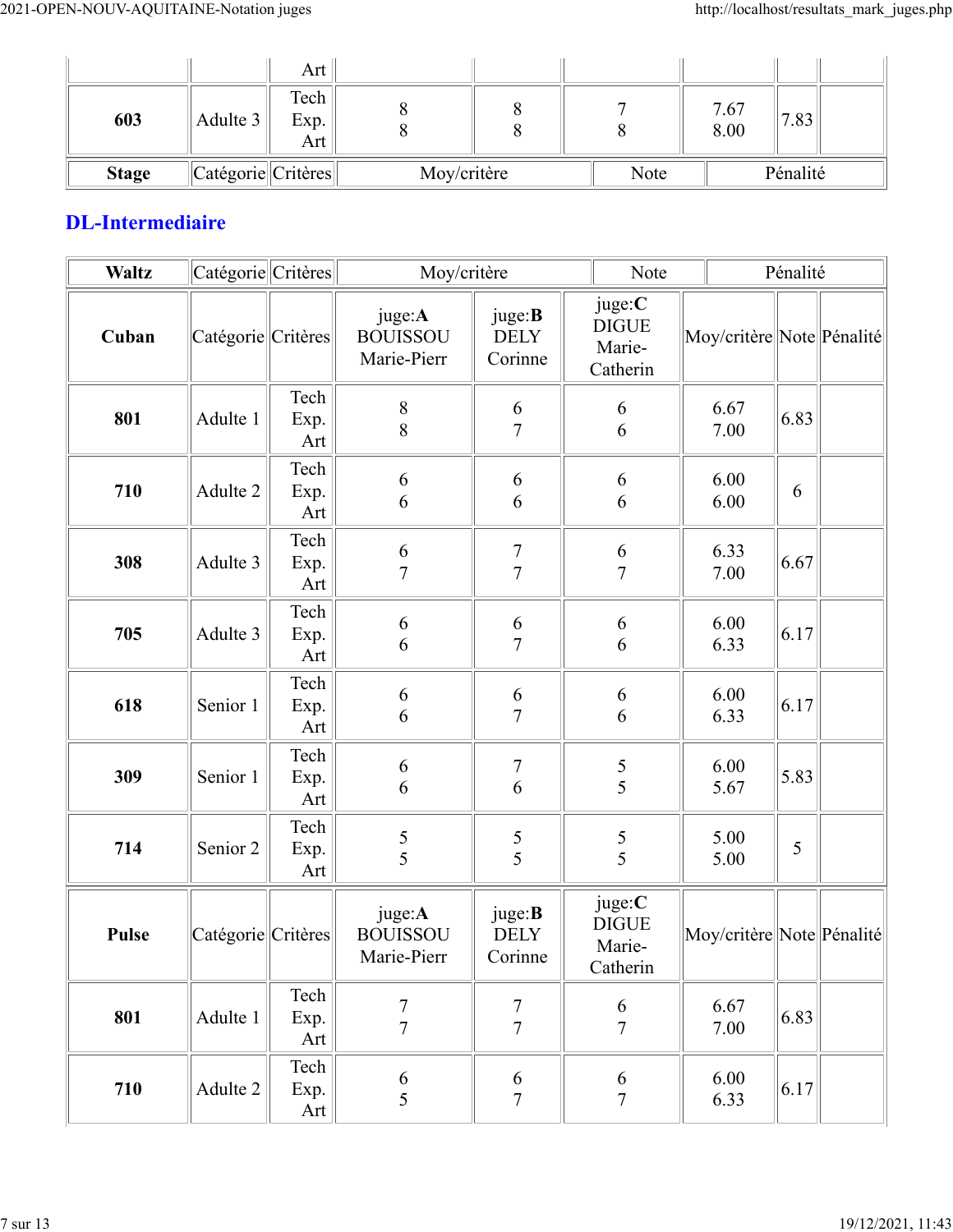| 308           | Adulte 3           | Tech<br>Exp.<br>Art | $\sqrt{ }$<br>$\overline{7}$             | $\boldsymbol{7}$<br>$\overline{7}$ | 6<br>$\overline{7}$                          | 6.67<br>7.00              | 6.83     |  |
|---------------|--------------------|---------------------|------------------------------------------|------------------------------------|----------------------------------------------|---------------------------|----------|--|
| 705           | Adulte 3           | Tech<br>Exp.<br>Art | $\sqrt{6}$<br>$\overline{7}$             | 6<br>6                             | 5<br>6                                       | 5.67<br>6.33              | 6        |  |
| 618           | Senior 1           | Tech<br>Exp.<br>Art | $\boldsymbol{7}$<br>6                    | $\boldsymbol{7}$<br>$\overline{7}$ | $\overline{7}$<br>$\overline{7}$             | 7.00<br>6.67              | 6.83     |  |
| 309           | Senior 1           | Tech<br>Exp.<br>Art | $\sqrt{6}$<br>6                          | $\boldsymbol{7}$<br>$\overline{7}$ | 5<br>6                                       | 6.00<br>6.33              | 6.17     |  |
| 714           | Senior 2           | Tech<br>Exp.<br>Art | $\sqrt{6}$<br>6                          | 6<br>6                             | 5<br>6                                       | 5.67<br>6.00              | 5.83     |  |
| <b>Smooth</b> | Catégorie Critères |                     | juge:A<br><b>BOUISSOU</b><br>Marie-Pierr | juge:B<br><b>DELY</b><br>Corinne   | juge:C<br><b>DIGUE</b><br>Marie-<br>Catherin | Moy/critère Note Pénalité |          |  |
| 801           | Adulte 1           | Tech<br>Exp.<br>Art | $\boldsymbol{7}$<br>8                    | $\boldsymbol{7}$<br>8              | $\overline{7}$<br>$\overline{7}$             | 7.00<br>7.67              | 7.33     |  |
| 710           | Adulte 2           | Tech<br>Exp.<br>Art | 6<br>6                                   | $\overline{7}$<br>$\overline{7}$   | 6<br>$\overline{7}$                          | 6.33<br>6.67              | 6.5      |  |
| 308           | Adulte 3           | Tech<br>Exp.<br>Art | $\sqrt{ }$<br>$\overline{7}$             | $\sqrt{ }$<br>$\overline{7}$       | 6<br>$\overline{7}$                          | 6.67<br>7.00              | 6.83     |  |
| 705           | Adulte 3           | Tech<br>Exp.<br>Art | 6<br>6                                   | 6<br>6                             | 5<br>$\overline{7}$                          | 5.67<br>6.33              | 6        |  |
| 618           | Senior 1           | Tech<br>Exp.<br>Art | $\boldsymbol{7}$<br>$\overline{7}$       | 5<br>$\sqrt{6}$                    | $\tau$<br>$\, 8$                             | 6.33<br>$7.00\,$          | 6.67     |  |
| 309           | Senior 1           | Tech<br>Exp.<br>Art | $\overline{4}$<br>$\overline{4}$         | $rac{5}{5}$                        | $\frac{5}{5}$                                | 4.67<br>4.67              | 4.67     |  |
| 714           | Senior 2           | Tech<br>Exp.<br>Art | $\frac{4}{5}$                            | 5<br>6                             | $\mathfrak s$<br>$\sqrt{6}$                  | 4.67<br>5.67              | 5.17     |  |
| <b>Stage</b>  | Catégorie Critères |                     | Moy/critère                              |                                    | Note                                         |                           | Pénalité |  |

### **DL-Novice**

 $\overline{\mathbb{L}}$ 

| w<br>K<br><u> </u><br>'aracı<br>$\sim$ 40 $\cdot$<br>ιvι<br>.21 I F<br>ا د ب<br>.<br>anc | Note |  |
|------------------------------------------------------------------------------------------|------|--|
|------------------------------------------------------------------------------------------|------|--|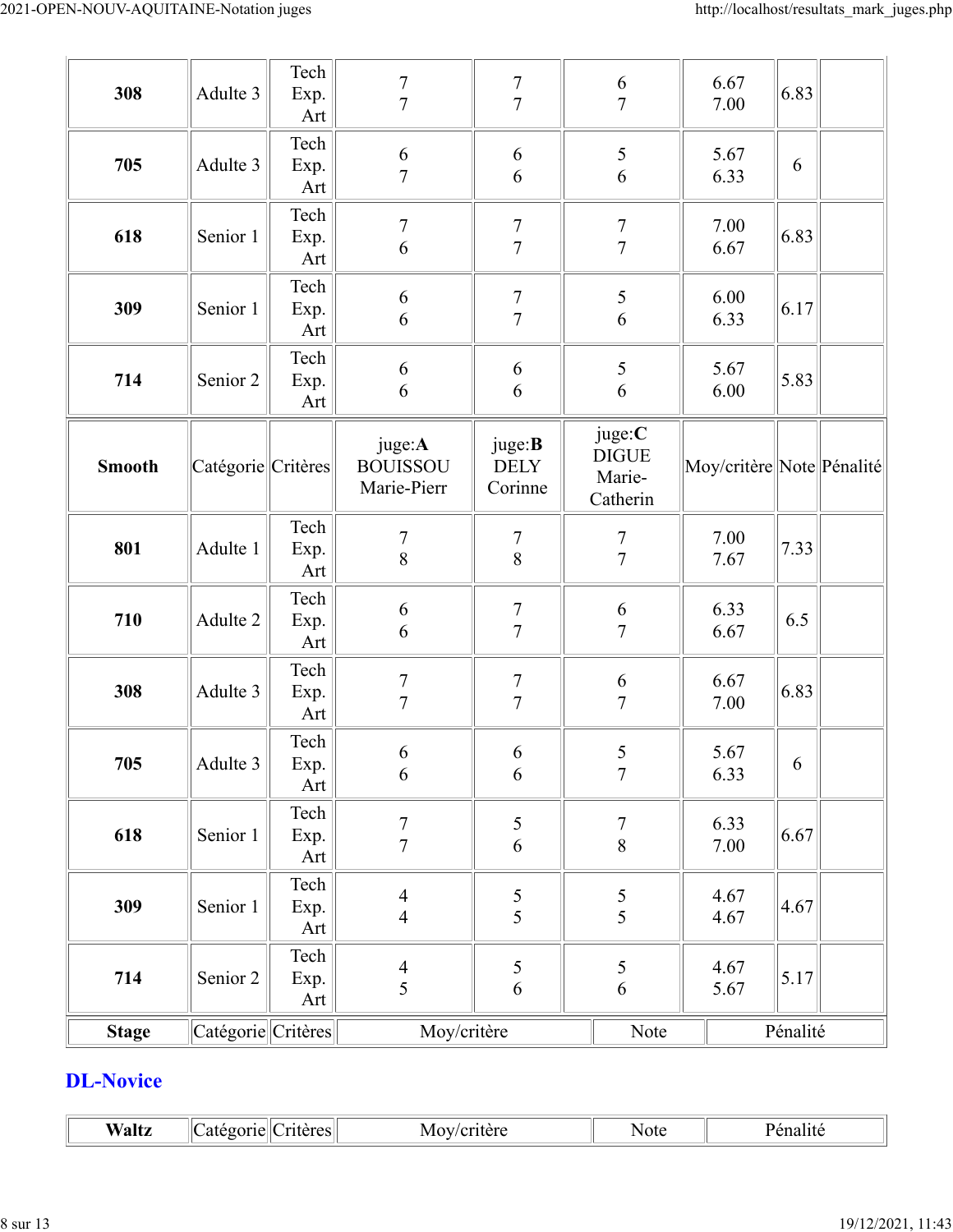| Cuban | Catégorie Critères |                     | juge:A<br><b>BOUISSOU</b><br>Marie-Pierr | juge: <b>B</b><br><b>DELY</b><br>Corinne | juge:C<br><b>DIGUE</b><br>Marie-<br>Catherin | Moy/critère Note |        | Pénalité |
|-------|--------------------|---------------------|------------------------------------------|------------------------------------------|----------------------------------------------|------------------|--------|----------|
| 614   | Adulte 1           | Tech<br>Exp.<br>Art | $\overline{7}$<br>8                      | $\frac{7}{7}$                            | $\boldsymbol{6}$<br>$\overline{7}$           | 6.67<br>7.33     | $\tau$ |          |
| 615   | Adulte 1           | Tech<br>Exp.<br>Art | $\overline{7}$<br>$\overline{7}$         | $\overline{7}$<br>$\overline{7}$         | $\boldsymbol{6}$<br>$\overline{7}$           | 6.67<br>7.00     | 6.83   |          |
| 310   | Adulte 1           | Tech<br>Exp.<br>Art | $rac{5}{5}$                              | 6<br>6                                   | 6<br>6                                       | 5.67<br>5.67     | 5.67   |          |
| 711   | Adulte 1           | Tech<br>Exp.<br>Art | 5<br>6                                   | 6<br>6                                   | $\sqrt{5}$<br>6                              | 5.33<br>6.00     | 5.67   |          |
| 605   | Junior             | Tech<br>Exp.<br>Art | $\,8\,$<br>8                             | 6<br>6                                   | $\overline{7}$<br>$\overline{7}$             | 7.00<br>7.00     | $\tau$ |          |
| 612   | Junior             | Tech<br>Exp.<br>Art | 5<br>6                                   | 5<br>6                                   | 6<br>6                                       | 5.33<br>6.00     | 5.67   |          |
| 601   | Senior 1           | Tech<br>Exp.<br>Art | $\sqrt{ }$<br>6                          | 6<br>$\overline{7}$                      | 6<br>$\overline{7}$                          | 6.33<br>6.67     | 6.5    |          |
| 303   | Senior 1           | Tech<br>Exp.<br>Art | 6<br>6                                   | $\boldsymbol{7}$<br>6                    | 6<br>6                                       | 6.33<br>6.00     | 6.17   |          |
| 311   | Senior 1           | Tech<br>Exp.<br>Art | 6<br>6                                   | $\tau$<br>6                              | 6<br>6                                       | 6.33<br>6.00     | 6.17   |          |
| 709   | Senior 1           | Tech<br>Exp.<br>Art | $\sqrt{6}$<br>$\boldsymbol{6}$           | 5<br>$\sqrt{6}$                          | 5<br>6                                       | 5.33<br>6.00     | 5.67   |          |
| 712   | Senior 1           | Tech<br>Exp.<br>Art | 5<br>6                                   | 6<br>$\sqrt{6}$                          | $\frac{5}{5}$                                | 5.33<br>5.67     | 5.5    |          |
| 301   | Senior 1           | Tech<br>Exp.<br>Art | $\sqrt{6}$<br>$\sqrt{6}$                 | $\frac{5}{5}$                            | $\frac{5}{5}$                                | 5.33<br>5.33     | 5.33   |          |
| 723   | Senior 1           | Tech<br>Exp.<br>Art | 5<br>$\boldsymbol{6}$                    | $\begin{array}{c} 6 \\ 5 \end{array}$    | $\frac{5}{5}$                                | 5.33<br>5.33     | 5.33   |          |
| 722   | Senior 1           | Tech<br>Exp.<br>Art | 5<br>$\overline{5}$                      | 5<br>6                                   | 6<br>5                                       | 5.33<br>5.33     | 5.33   |          |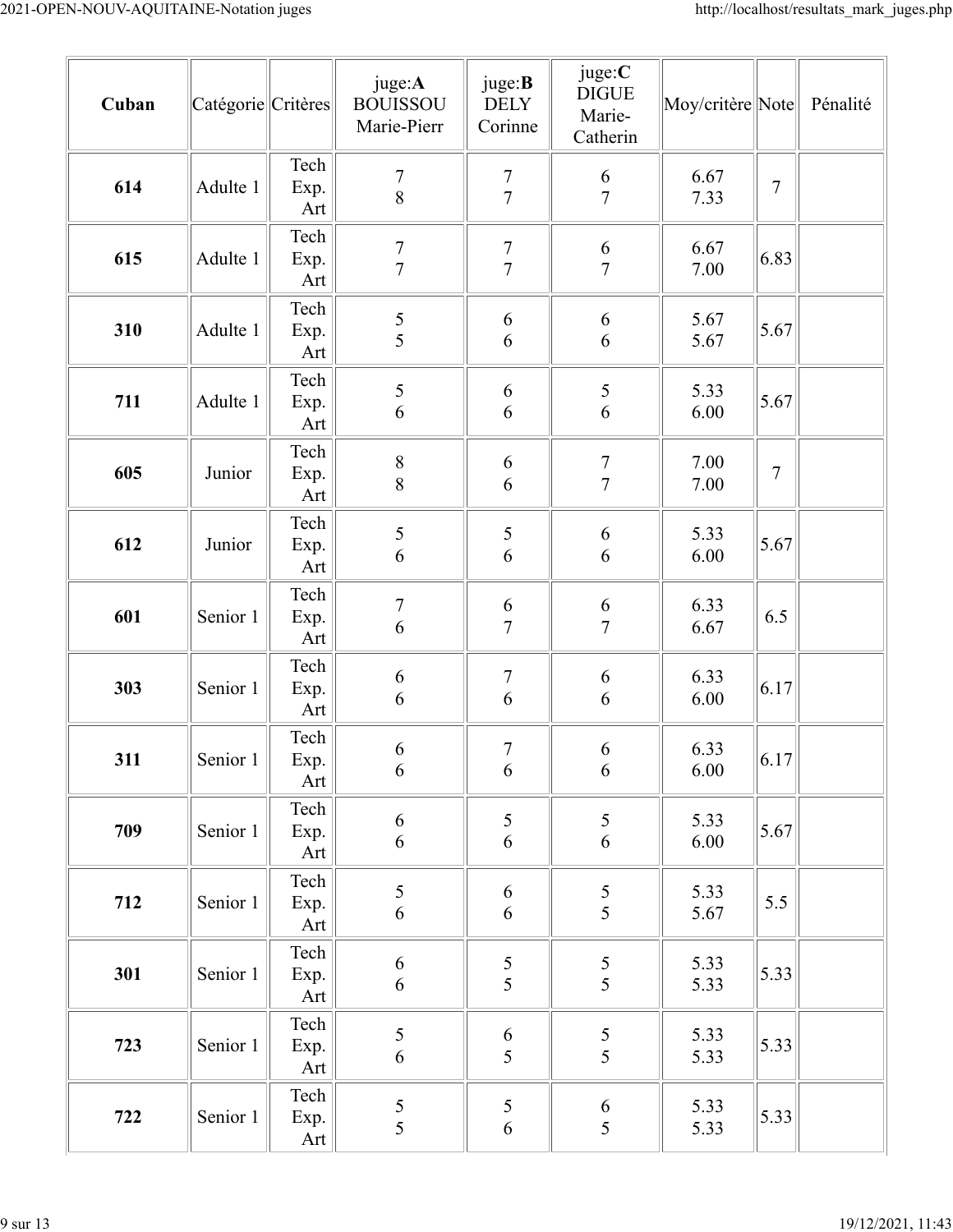| 715          | Senior 1           | Tech<br>Exp.<br>Art           | $\overline{4}$<br>5                      | 5<br>5                             | 6<br>6                                       | 5.00<br>5.33 | 5.17           |                           |
|--------------|--------------------|-------------------------------|------------------------------------------|------------------------------------|----------------------------------------------|--------------|----------------|---------------------------|
| 616          | Senior 2           | Tech<br>Exp.<br>Art           | 5<br>5                                   | 6<br>5                             | 6<br>6                                       | 5.67<br>5.33 | 5.5            |                           |
| 620          | Senior 3           | Tech<br>Exp.<br>Art           | $rac{5}{5}$                              | $\frac{5}{6}$                      | 6<br>$\overline{7}$                          | 5.33<br>6.00 | 5.67           |                           |
| 600          | Senior 3           | Tech<br>Exp.<br>Art           | $\frac{5}{5}$                            | $\frac{5}{5}$                      | 6<br>$\overline{7}$                          | 5.33<br>5.67 | 5.5            |                           |
| 610          | Senior 3           | Tech<br>Exp.<br>Art           | $\overline{4}$<br>$\overline{4}$         | 5<br>6                             | 6<br>5                                       | 5.00<br>5.00 | 4.5            | Tenue $(0.5)$             |
| <b>Pulse</b> | Catégorie Critères |                               | juge:A<br><b>BOUISSOU</b><br>Marie-Pierr | juge:B<br>DELY<br>Corinne          | juge:C<br><b>DIGUE</b><br>Marie-<br>Catherin |              |                | Moy/critère Note Pénalité |
| 615          | Adulte 1           | Tech<br>Exp.<br>Art           | $\boldsymbol{7}$<br>8                    | $\overline{7}$<br>$\overline{7}$   | 6<br>$\overline{7}$                          | 6.67<br>7.33 | $\overline{7}$ |                           |
| 614          | Adulte 1           | Tech<br>Exp.<br>Art           | $\overline{7}$<br>$\overline{7}$         | $\overline{7}$<br>$\overline{7}$   | $\overline{7}$<br>$\overline{7}$             | 7.00<br>7.00 | $\sqrt{ }$     |                           |
| 711          | Adulte 1           | Tech<br>Exp.<br>Art           | $\sqrt{6}$<br>6                          | $\boldsymbol{7}$<br>6              | 5<br>6                                       | 6.00<br>6.00 | 6              |                           |
| 310          | Adulte 1           | $\text{Techn}$<br>Exp.<br>Art | $\frac{5}{5}$                            | $\frac{5}{5}$                      | 5<br>6                                       | 5.00<br>5.33 | 5.17           |                           |
| 605          | Junior             | Tech<br>Exp.<br>Art           | $\,$ $\,$<br>8                           | $\frac{7}{7}$                      | $\frac{6}{7}$                                | 7.00<br>7.33 | 7.17           |                           |
| 612          | Junior             | Tech<br>Exp.<br>Art           | $\sqrt{6}$<br>6                          | 5<br>6                             | 5<br>$\sqrt{6}$                              | 5.33<br>6.00 | 5.67           |                           |
| 601          | Senior 1           | Tech<br>Exp.<br>Art           | $\boldsymbol{6}$<br>6                    | $\boldsymbol{7}$<br>$\overline{7}$ | 5<br>$\sqrt{6}$                              | 6.00<br>6.33 | 6.17           |                           |
| 712          | Senior 1           | Tech<br>Exp.<br>Art           | $\sqrt{6}$<br>6                          | 6<br>6                             | 5<br>6                                       | 5.67<br>6.00 | 5.83           |                           |
| 709          | Senior 1           | Tech<br>Exp.<br>Art           | $\boldsymbol{6}$<br>$\boldsymbol{7}$     | 5<br>6                             | 5<br>$\sqrt{6}$                              | 5.33<br>6.33 | 5.83           |                           |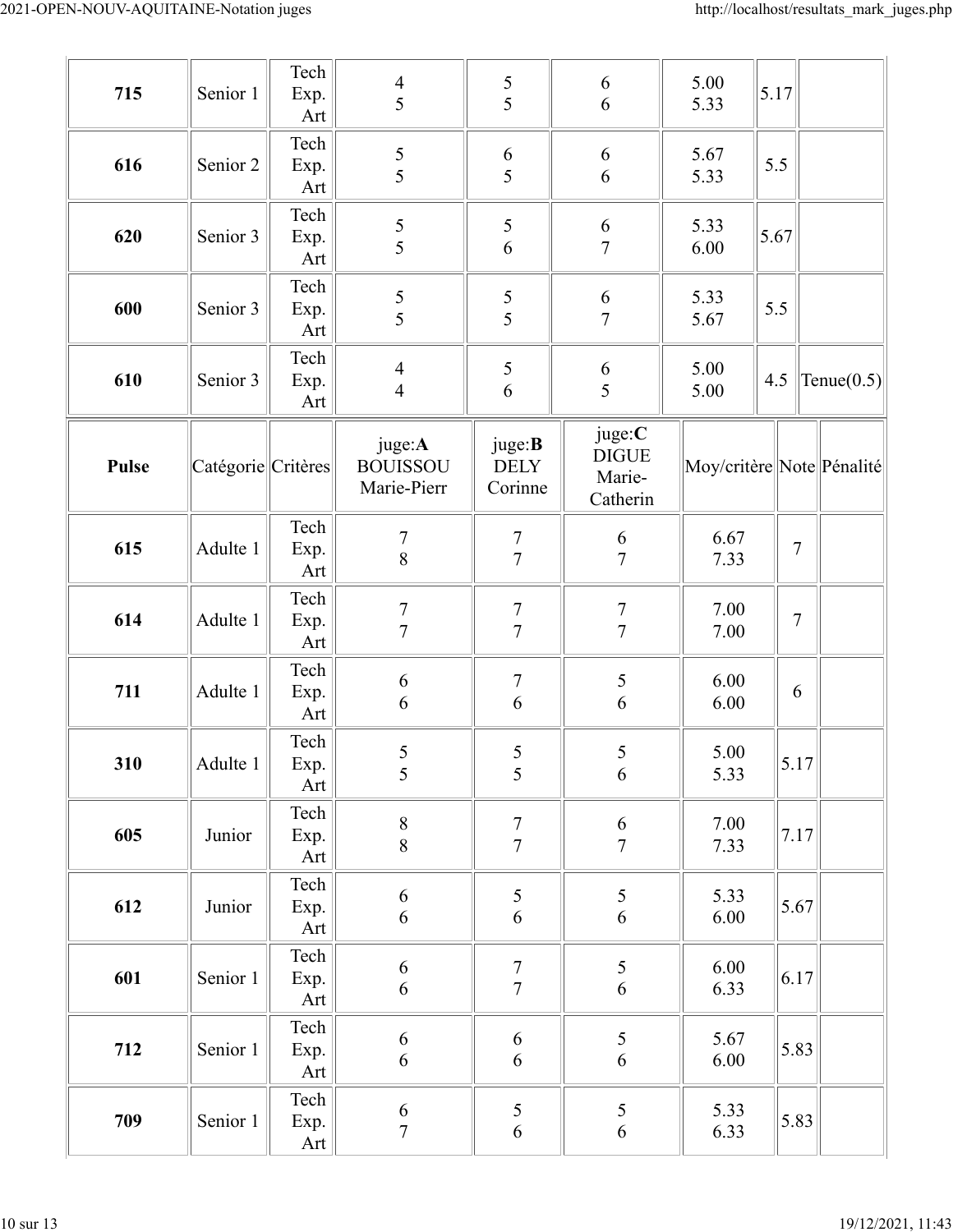| 303           | Senior 1           | Tech<br>Exp.<br>Art | 5<br>5                                   | $\sqrt{ }$<br>$\overline{7}$             | $rac{5}{5}$                                  | 5.67<br>5.67              | 5.67 |  |
|---------------|--------------------|---------------------|------------------------------------------|------------------------------------------|----------------------------------------------|---------------------------|------|--|
| 301           | Senior 1           | Tech<br>Exp.<br>Art | $\sqrt{6}$<br>6                          | $\frac{5}{5}$                            | $\frac{5}{6}$                                | 5.33<br>5.67              | 5.5  |  |
| 722           | Senior 1           | Tech<br>Exp.<br>Art | $\frac{5}{5}$                            | 6<br>6                                   | $\frac{5}{5}$                                | 5.33<br>5.33              | 5.33 |  |
| 723           | Senior 1           | Tech<br>Exp.<br>Art | 5<br>5                                   | 6<br>5                                   | 5<br>5                                       | 5.33<br>5.00              | 5.17 |  |
| 311           | Senior 1           | Tech<br>Exp.<br>Art | $\frac{5}{5}$                            | $\overline{\mathcal{A}}$<br>6            | $\frac{5}{5}$                                | 4.67<br>5.33              | 5    |  |
| 715           | Senior 1           | Tech<br>Exp.<br>Art | $\frac{5}{5}$                            | $\overline{4}$<br>5                      | $\frac{5}{5}$                                | 4.67<br>5.00              | 4.83 |  |
| 616           | Senior 2           | Tech<br>Exp.<br>Art | $\sqrt{6}$<br>$\sqrt{6}$                 | 6<br>6                                   | 5<br>$\sqrt{6}$                              | 5.67<br>$6.00\,$          | 5.83 |  |
| 600           | Senior 3           | Tech<br>Exp.<br>Art | $\frac{6}{7}$                            | 6<br>6                                   | $\frac{5}{6}$                                | 5.67<br>6.33              | 6    |  |
| 620           | Senior 3           | Tech<br>Exp.<br>Art | $\sqrt{6}$<br>5                          | 5<br>$\overline{6}$                      | 5<br>6                                       | 5.33<br>5.67              | 5.5  |  |
| 610           | Senior 3           | Tech<br>Exp.<br>Art | 5<br>5                                   | 5<br>6                                   | $\overline{4}$<br>5                          | 4.67<br>5.33              | 5    |  |
| <b>Smooth</b> | Catégorie Critères |                     | juge:A<br><b>BOUISSOU</b><br>Marie-Pierr | juge: <b>B</b><br><b>DELY</b><br>Corinne | juge:C<br><b>DIGUE</b><br>Marie-<br>Catherin | Moy/critère Note Pénalité |      |  |
| 615           | Adulte 1           | Tech<br>Exp.<br>Art | $\boldsymbol{7}$<br>8                    | $\boldsymbol{7}$<br>$\overline{7}$       | 6<br>6                                       | 6.67<br>7.00              | 6.83 |  |
| 614           | Adulte 1           | Tech<br>Exp.<br>Art | $\boldsymbol{7}$<br>$\overline{7}$       | 6<br>6                                   | 6<br>$\overline{7}$                          | 6.33<br>6.67              | 6.5  |  |
| 711           | Adulte 1           | Tech<br>Exp.<br>Art | $\overline{7}$<br>$\sqrt{6}$             | $\boldsymbol{7}$<br>6                    | 5<br>6                                       | 6.33<br>$6.00\,$          | 6.17 |  |
| 310           | Adulte 1           | Tech<br>Exp.<br>Art | $\mathfrak s$<br>5                       | 6<br>6                                   | 5<br>5                                       | 5.33<br>5.33              | 5.33 |  |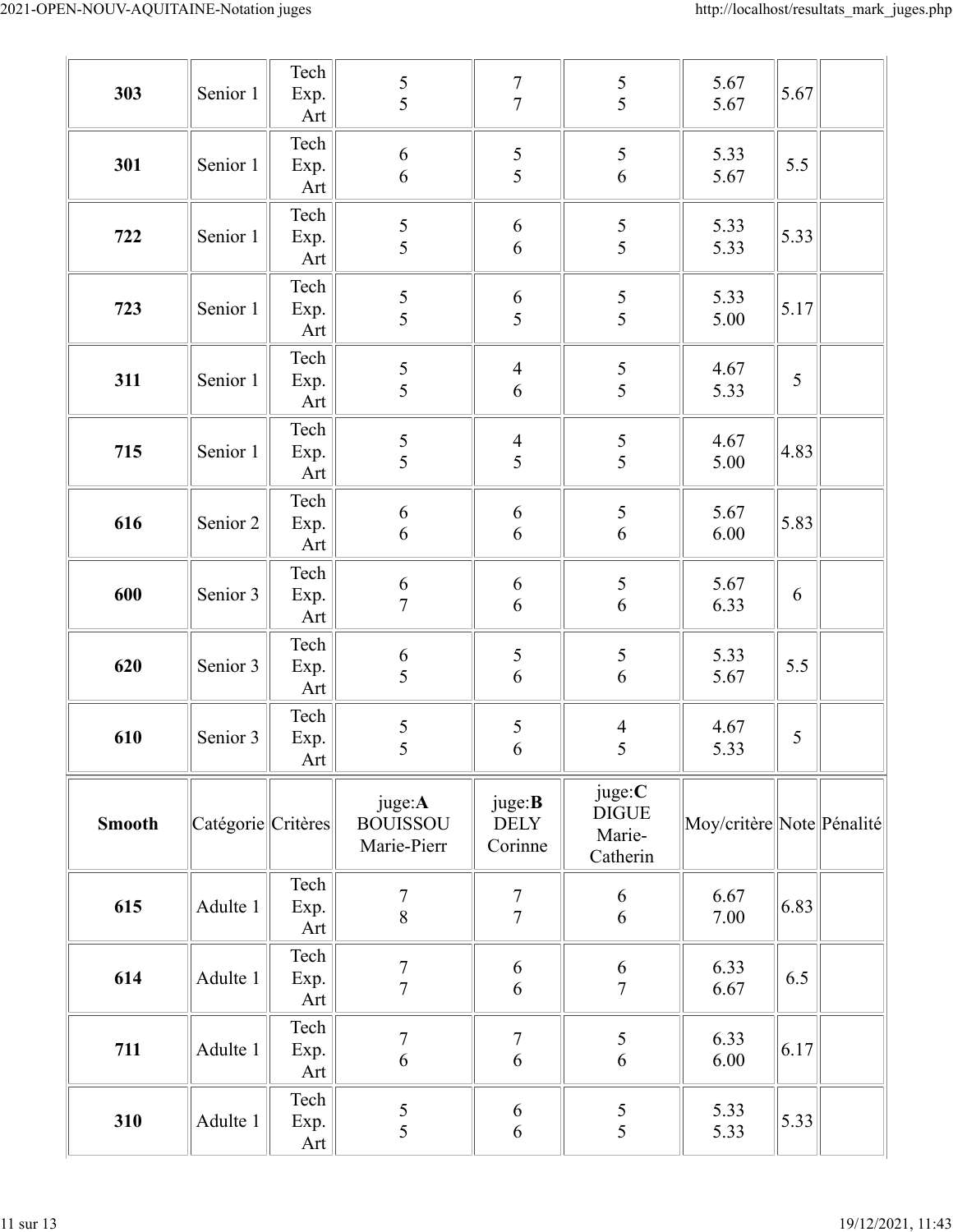| 605 | Junior   | Tech<br>Exp.<br>Art | $\sqrt{ }$<br>$\boldsymbol{8}$       | 6<br>6                      | $\frac{6}{7}$                      | 6.33<br>$7.00\,$     | 6.67 |
|-----|----------|---------------------|--------------------------------------|-----------------------------|------------------------------------|----------------------|------|
| 612 | Junior   | Tech<br>Exp.<br>Art | $\sqrt{6}$<br>$\boldsymbol{6}$       | 5<br>5                      | 5<br>$\sqrt{6}$                    | 5.33<br>5.67         | 5.5  |
| 601 | Senior 1 | Tech<br>Exp.<br>Art | $\boldsymbol{7}$<br>$\boldsymbol{6}$ | $rac{5}{5}$                 | $\boldsymbol{7}$<br>$\overline{7}$ | 6.33<br>6.00         | 6.17 |
| 303 | Senior 1 | Tech<br>Exp.<br>Art | $\boldsymbol{6}$<br>6                | 6<br>6                      | $rac{5}{5}$                        | 5.67<br>5.67         | 5.67 |
| 311 | Senior 1 | Tech<br>Exp.<br>Art | $\sqrt{6}$<br>$\boldsymbol{6}$       | $\mathfrak s$<br>6          | $\boldsymbol{6}$<br>5              | 5.67<br>5.67         | 5.67 |
| 722 | Senior 1 | Tech<br>Exp.<br>Art | 5<br>5                               | 6<br>$\sqrt{6}$             | 5<br>$\sqrt{6}$                    | 5.33<br>5.67         | 5.5  |
| 712 | Senior 1 | Tech<br>Exp.<br>Art | $rac{5}{5}$                          | 6<br>6                      | $rac{5}{5}$                        | 5.33<br>5.33         | 5.33 |
| 723 | Senior 1 | Tech<br>Exp.<br>Art | $\sqrt{6}$<br>$\boldsymbol{6}$       | 6<br>5                      | $\overline{\mathcal{A}}$<br>5      | 5.33<br>5.33         | 5.33 |
| 709 | Senior 1 | Tech<br>Exp.<br>Art | $\boldsymbol{6}$<br>6                | $\frac{5}{5}$               | $\overline{\mathcal{A}}$<br>5      | 5.00<br>5.33         | 5.17 |
| 715 | Senior 1 | Tech<br>Exp.<br>Art | $\frac{5}{5}$                        | $\frac{5}{6}$               | $rac{5}{5}$                        | 5.00<br>5.33         | 5.17 |
| 301 | Senior 1 | Tech<br>Exp.<br>Art | 5<br>5                               | $\overline{4}$<br>5         | $\overline{4}$<br>5                | 4.33<br>5.00         | 4.67 |
| 616 | Senior 2 | Tech<br>Exp.<br>Art | $\boldsymbol{6}$<br>6                | 6<br>6                      | 6<br>6                             | $6.00\,$<br>$6.00\,$ | 6    |
| 610 | Senior 3 | Tech<br>Exp.<br>Art | $\overline{7}$<br>$\overline{7}$     | $\frac{5}{6}$               | $\frac{6}{7}$                      | $6.00\,$<br>6.67     | 6.33 |
| 620 | Senior 3 | Tech<br>Exp.<br>Art | $\sqrt{6}$<br>6                      | $\mathfrak s$<br>$\sqrt{6}$ | $\boldsymbol{7}$<br>$\,8\,$        | $6.00\,$<br>6.67     | 6.33 |
| 600 | Senior 3 | Tech<br>Exp.<br>Art | $\boldsymbol{6}$<br>$\boldsymbol{6}$ | $\frac{5}{5}$               | 6<br>$\sqrt{ }$                    | 5.67<br>$6.00\,$     | 5.83 |